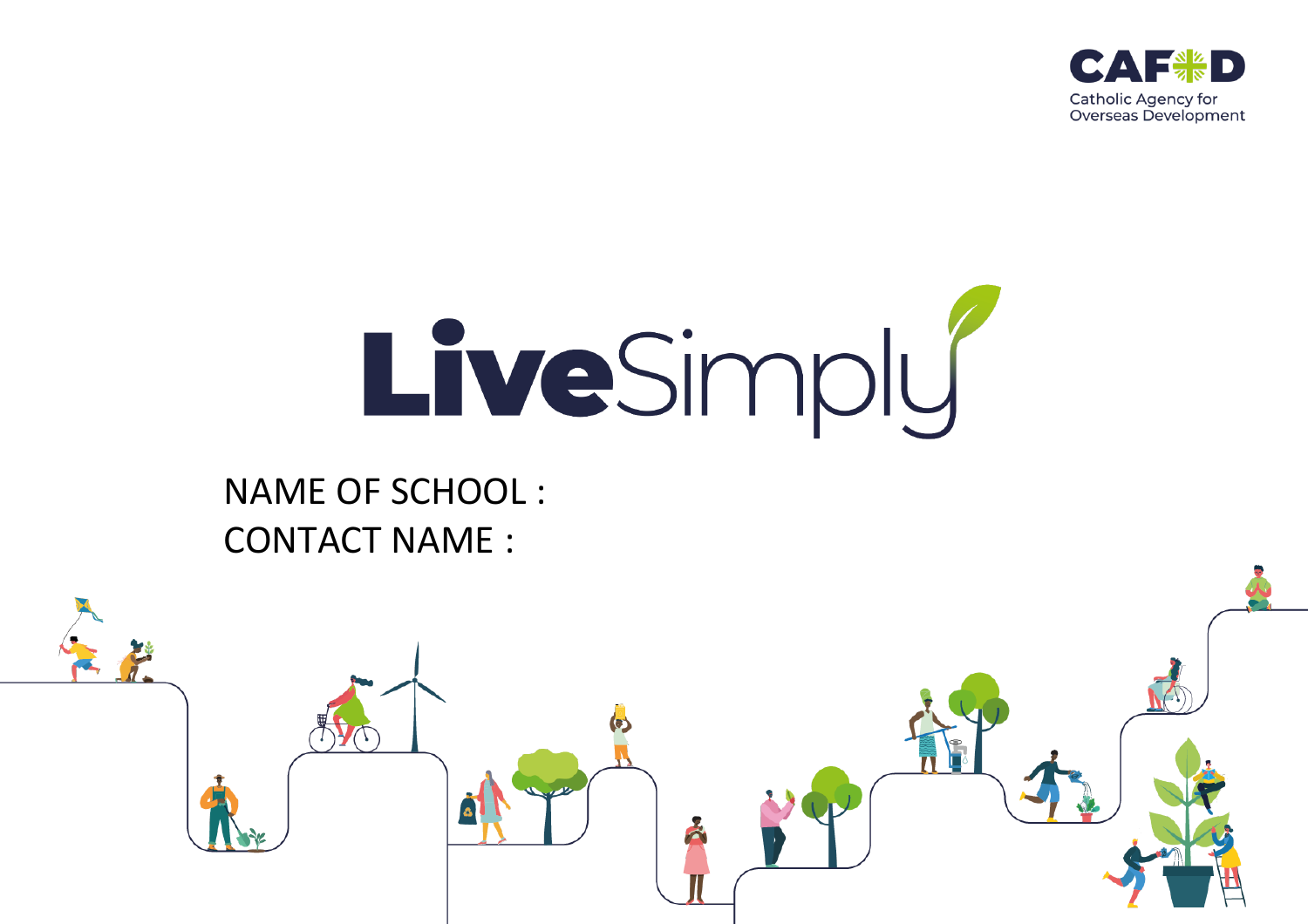# The **Live**Simply action planning form

Please refer to the **Live**Simply action planning guide for details on how to fill out this planning document.

| GLOBAL |                        | Description of action: | Description of action: |
|--------|------------------------|------------------------|------------------------|
|        |                        |                        |                        |
|        |                        |                        |                        |
|        | Faith Input:           | Faith Input:           | Faith Input:           |
|        |                        |                        |                        |
|        | Education input:       | Education input:       | Education input:       |
|        |                        |                        |                        |
|        |                        |                        |                        |
|        |                        |                        |                        |
| LOCAL  | Description of action: | Description of action: | Description of action: |
|        |                        |                        |                        |
|        | Faith Input:           | Faith Input:           | Faith Input:           |
|        |                        |                        |                        |
|        |                        |                        |                        |
|        | Education input:       | Education input:       | Education input:       |
|        |                        |                        |                        |
|        |                        |                        |                        |
|        |                        |                        |                        |
| SCHOOL | Description of action: | Description of action: | Description of action: |
|        |                        |                        |                        |
|        | Faith Input:           | Faith Input:           | Faith Input:           |
|        |                        |                        |                        |
|        |                        |                        |                        |
|        | Education input:       | Education input:       | Education input:       |
|        |                        |                        |                        |
|        |                        |                        |                        |
|        |                        |                        |                        |
|        |                        |                        |                        |
|        |                        |                        |                        |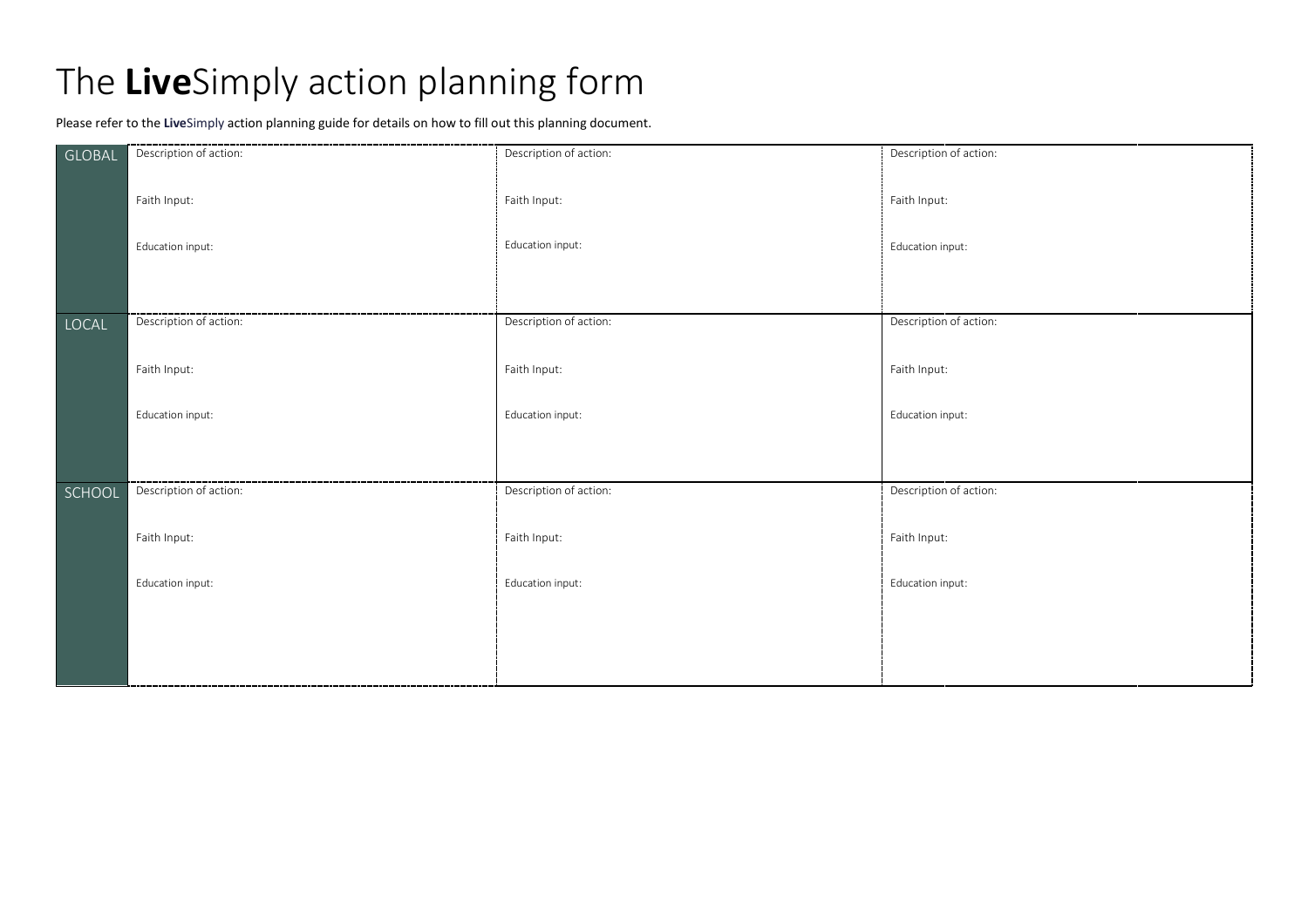### **Live**Simply

Criteria for live simply: To take action towards living a simpler lifestyle including slowing down and finding time to pray and reflect, refusing and reducing on what we consume, spending more time on the simpler things in life including reflective time with family and friends, time in nature.

Brief description of main action:

How will you plan for a wider community engagement?

### FAITH | LEARN | ACT

What faith-based resources will you use? *Include resources linked to Catholic Social Teaching, liturgies, prayers and other faith based materials.* 

What educational resources will you use? *These can include CAFOD educational resources, or other resources that provide a learning journey.*

## **Live** Sustainably

Criteria for live sustainably: To take action towards protecting God's creation through personal actions. This can include taking action on how much we use and throw away, supporting the work of eco clubs and other eco initiatives, taking environmentally positive action in the local community.

Brief description of main action:

How will you plan for a wider community engagement?

# FAITH | LEARN | ACT

What faith-based resources will you use? *Include resources linked to Catholic Social Teaching, liturgies, prayers and other faith based materials.* 

What educational resources will you use? *These can include CAFOD educational resources, or other resources that provide a learning journey.*